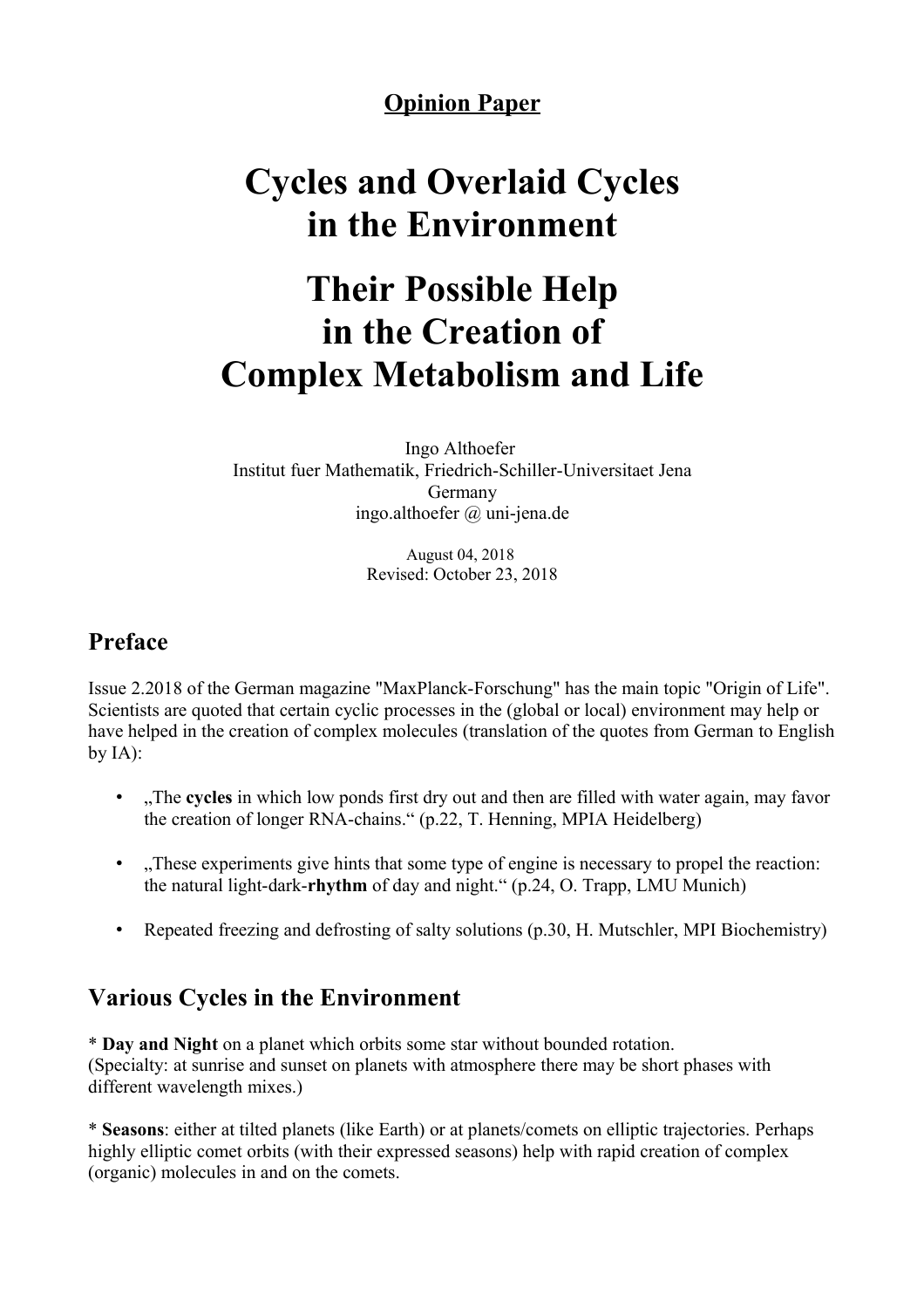\* **Tides (ebb and flow)** (in 3-body-systems like Sun/Earth/Moon or more generally star/planet/large moon)

If the surface of the planet has boundary regions between land and sea, the waves may bring energy in local layered systems. Example: the **Mica sheets** with their narrow mineral layers and interstices investigated by Helen Hansma (in her model with primordial sandwiches instead of primordial soup or primordial pizza).

\* Rhythmic activities of **Geothermics** (Example: Geyser Old Faithful in the Yellowstone National Park).

\* On a very large scale: changes between **warm times and cold times** (Milankovic-Cycles, which lead/led to ice ages on Earth).

## **Overlaid Cycles**

In some scenarios it may help (or more generally: play a positive or negative role), if various cycles overlay each other. Examples:

- \* day/night and geothermics
- \* day/night and seasons
- \* day/night and tides
- \* day/night and tides and geothermics

Here it may make a difference, if two or more cycles are in some simple **resonance** or not.

#### **Pseudo-Cycles**

Sometimes, events have a cyclic structure in short terms, which is however broken over and over again. Examples:

- \* Global dust storms on Mars (about every three Martian years, but it does not always fit exactly)
- \* Sunspots (indicating activities in the Sun; one round takes between 10 and 12 earth years)
- \* Periodic or quasi-periodic central stars
- \* Volcanism
- \* Red spots on Jupiter (appearing and disappearing on timescales of centuries or millennia) 3